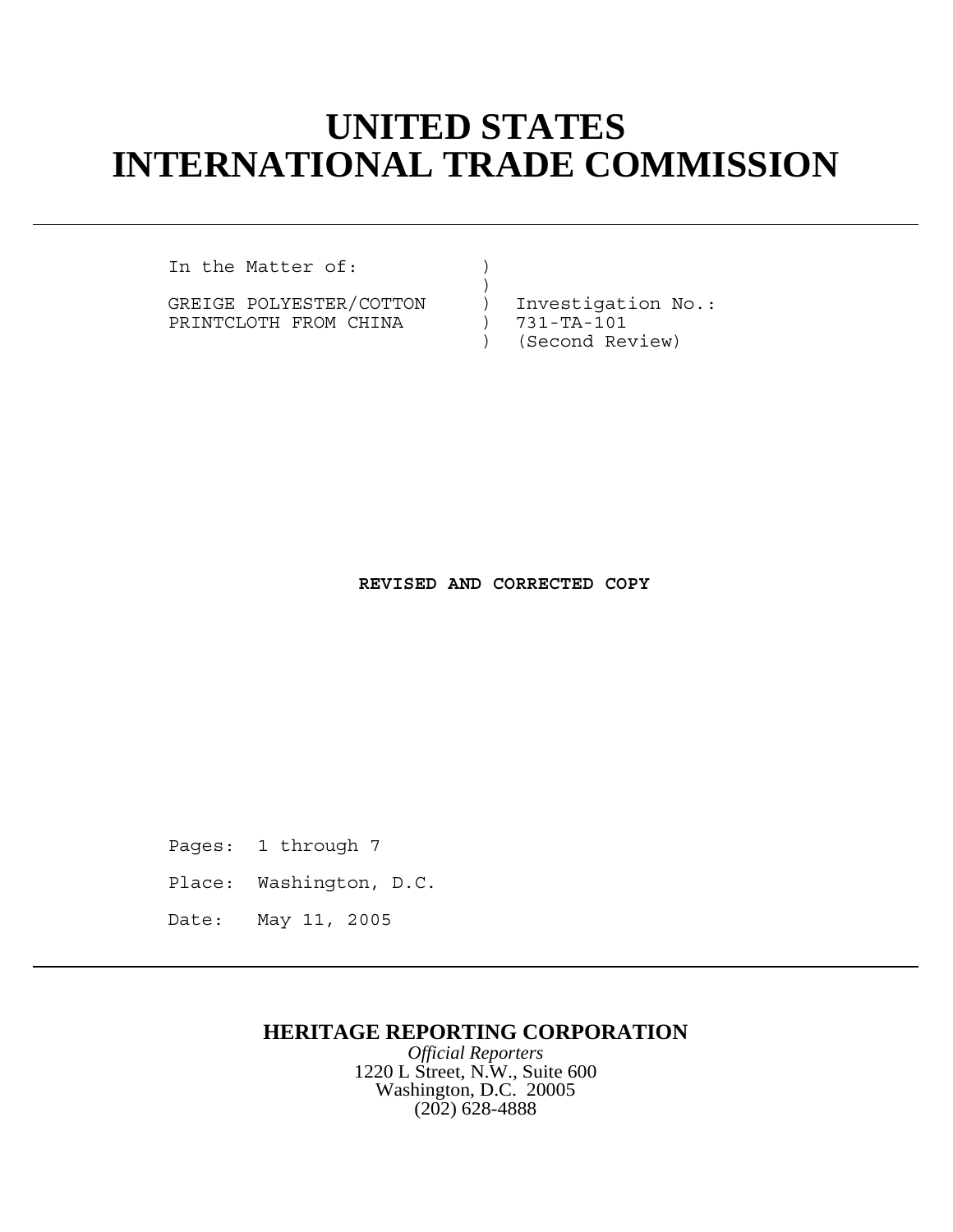#### THE UNITED STATES INTERNATIONAL TRADE COMMISSION

| In the Matter of:       |                    |
|-------------------------|--------------------|
|                         |                    |
| GREIGE POLYESTER/COTTON | Investigation No.: |
| PRINTCLOTH FROM CHINA   | 731-TA-101         |
|                         | (Second Review)    |

Wednesday, May 11, 2005

Room 101 U.S. International Trade Commission 500 E Street, SW Washington, D.C.

The Commission Meeting commenced, pursuant to notice, at 10:30 a.m., before the Commissioners of the United States International Trade Commission, the Honorable STEPHEN KOPLAN, Chairman, presiding. APPEARANCES:

On behalf of the International Trade Commission:

Commissioners:

STEPHEN KOPLAN, CHAIRMAN (presiding) DEANNA TANNER OKUN, VICE CHAIRMAN (via telephone) JENNIFER A. HILLMAN, COMMISSIONER CHARLOTTE R. LANE, COMMISSIONER DANIEL R. PEARSON, COMMISSIONER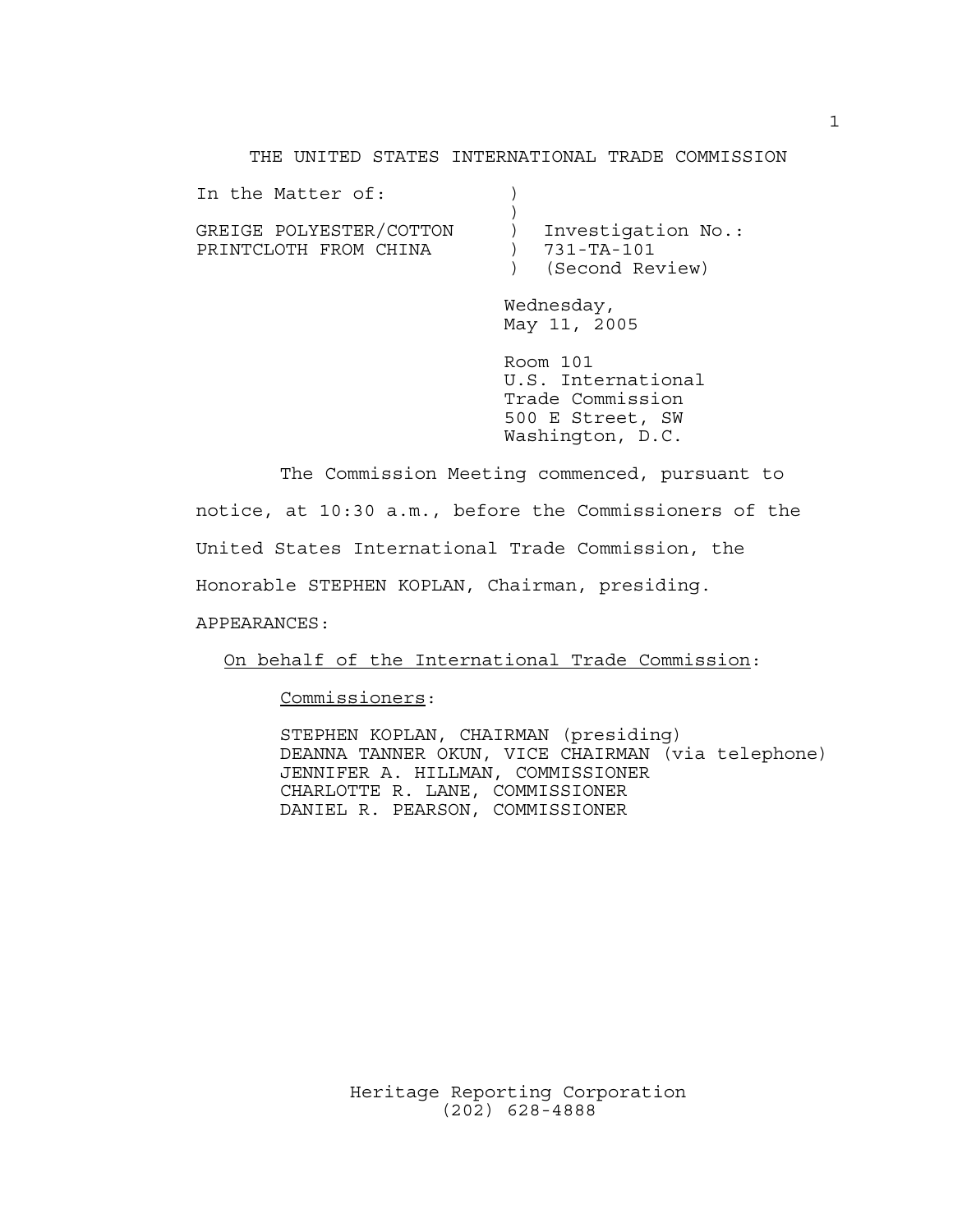APPEARANCES (continued):

MARILYN R. ABBOTT, SECRETARY TO THE COMMISSION WILLIAM R. BISHOP, HEARINGS AND MEETINGS

 COORDINATOR SHARON BELLAMY, HEARINGS AND MEETINGS ASSISTANT

Staff:

GAIL BURNS, INVESTIGATOR BRIAN ALLEN, INDUSTRY ANALYST CATHERINE DeFILIPPO, ECONOMIST MICHAEL HALDENSTEIN, ATTORNEY GEORGE DEYMAN, SUPERVISORY INVESTIGATOR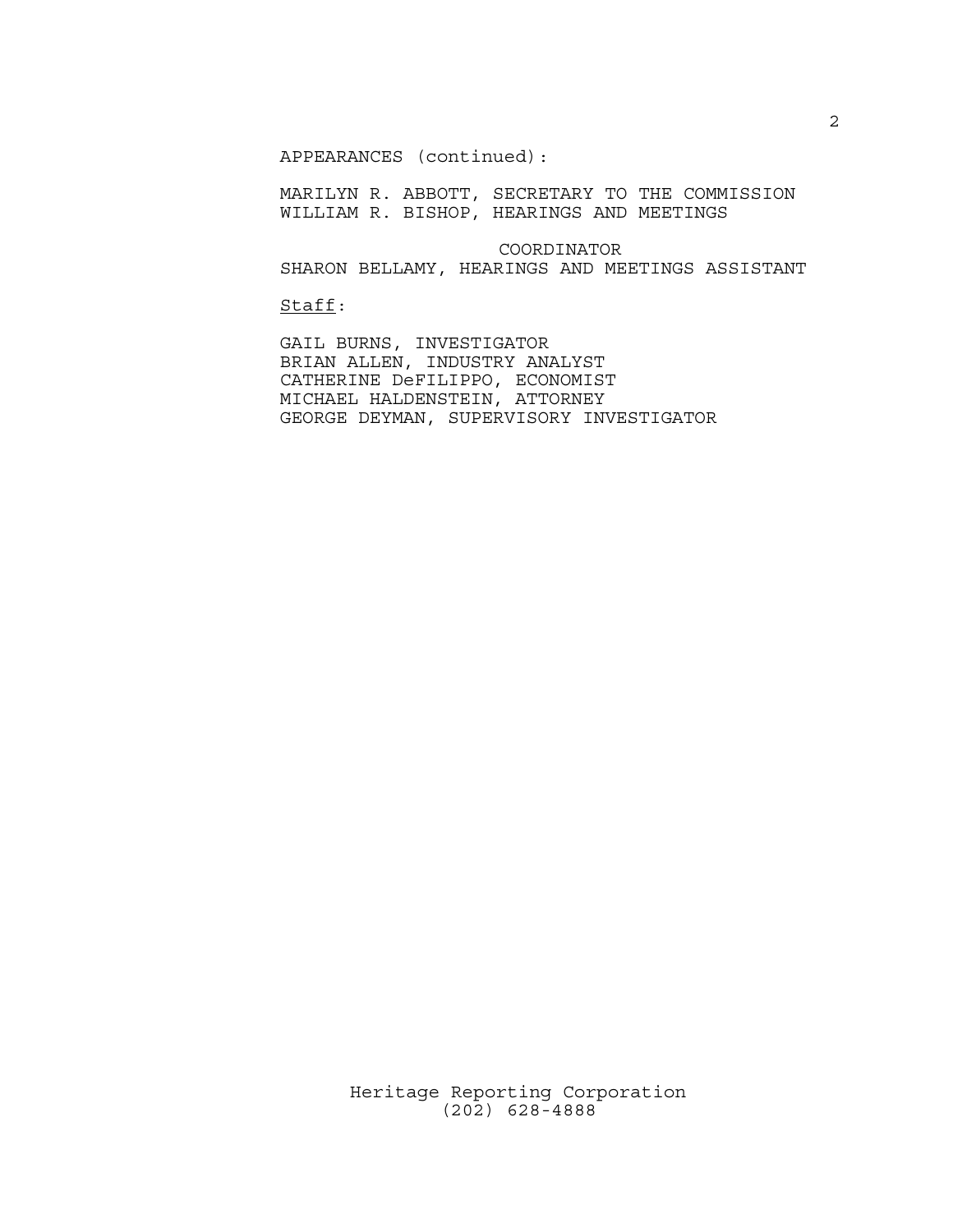## I N D E X

PAGE

3

| Meeting called to order                                                                                        | 4 |
|----------------------------------------------------------------------------------------------------------------|---|
| Agenda for Future Meetings:<br>none                                                                            | 4 |
| Minutes: April 28 & May 3 and 5, 2005                                                                          | 4 |
| Ratification List: 05-011                                                                                      | 4 |
| Inv. No. 731-TA-101 (Second Review) (Greige<br>Polyester/Cotton Printcloth from China)<br>-- briefing and vote | 4 |
| Outstanding Action Jackets:<br>none                                                                            | 4 |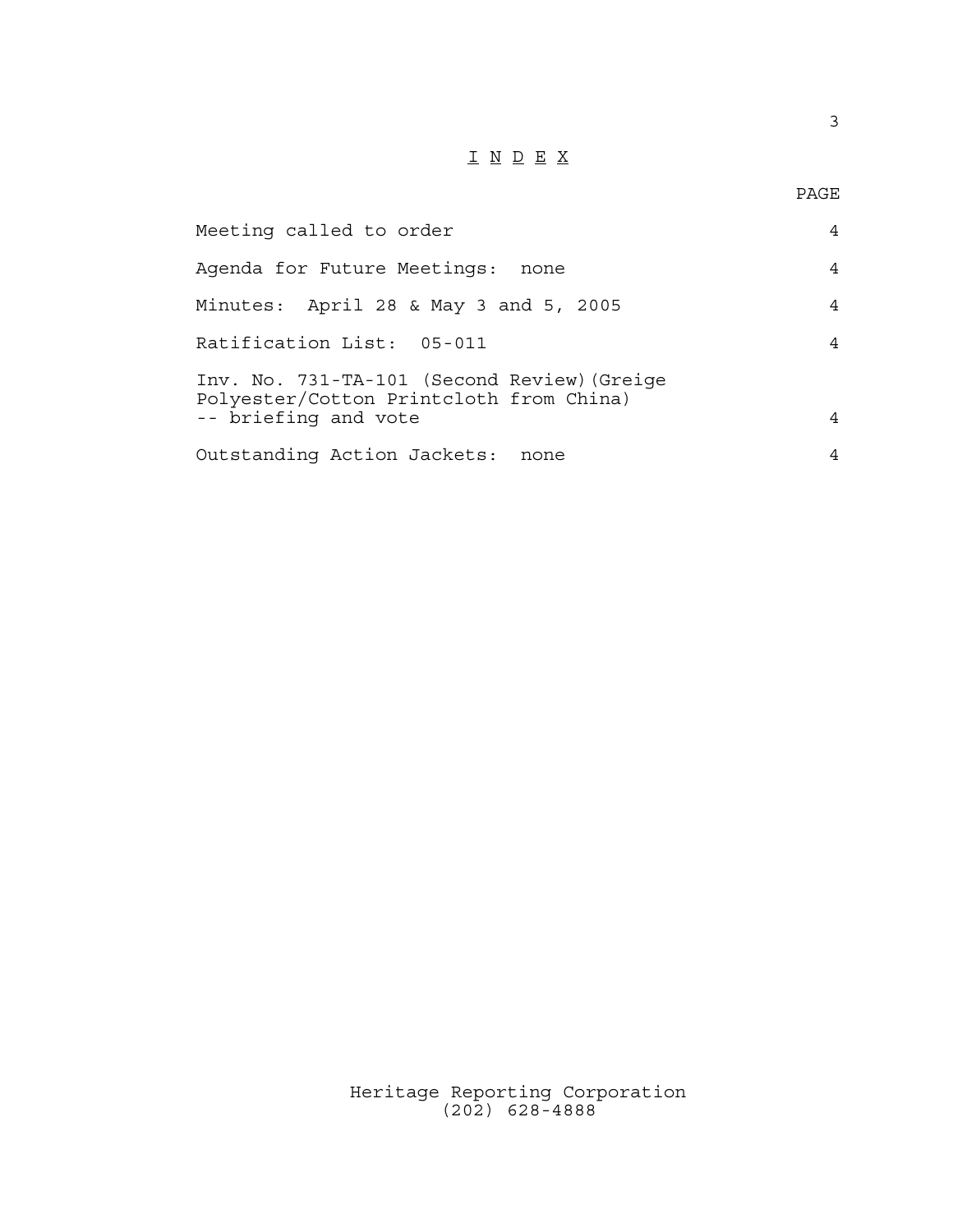| 1              | $\underline{P} \underline{R} \underline{O} \underline{C} \underline{E} \underline{E} \underline{D} \underline{I} \underline{N} \underline{G} \underline{S}$ |
|----------------|-------------------------------------------------------------------------------------------------------------------------------------------------------------|
| $\overline{2}$ | (10:30 a.m.)                                                                                                                                                |
| 3              | CHAIRMAN KOPLAN: Good morning. This                                                                                                                         |
| 4              | meeting of the U.S. International Trade Commission                                                                                                          |
| 5              | will please come to order.                                                                                                                                  |
| 6              | Good morning to Vice Chairman Okun, who is                                                                                                                  |
| 7              | voting by telephone this morning.                                                                                                                           |
| 8              | VICE CHAIRMAN OKUN: Good morning, Mr.                                                                                                                       |
| 9              | Chairman.                                                                                                                                                   |
| 10             | CHAIRMAN KOPLAN: In case you didn't                                                                                                                         |
| 11             | understand the applause, we just welcomed our                                                                                                               |
| 12             | medalist, Commissioner Hillman, to the vote.                                                                                                                |
| 13             | VICE CHAIRMAN OKUN: Congratulations.                                                                                                                        |
| 14             | CHAIRMAN KOPLAN:                                                                                                                                            |
| 15             | I understand there is no agenda for future                                                                                                                  |
| 16             | meetings or outstanding action jackets to consider.                                                                                                         |
| 17             | Turning to the minutes of April 28, May 3,                                                                                                                  |
| 18             | and May 5, 2005, and Ratification List 05-011, are                                                                                                          |
| 19             | there any objections to approval?                                                                                                                           |
| 20             | (No response.)                                                                                                                                              |
| 21             | CHAIRMAN KOPLAN: Hearing none, they are                                                                                                                     |
| 22             | approved.                                                                                                                                                   |
| 23             | We will now turn to the briefing and vote in                                                                                                                |
| 24             | Investigation No. 731-TA-101 (Second Review) Greige                                                                                                         |
| 25             | Polyester/Cotton Printcloth from China. Good morning                                                                                                        |
|                | Heritage Reporting Corporation<br>$(202)$ 628-4888                                                                                                          |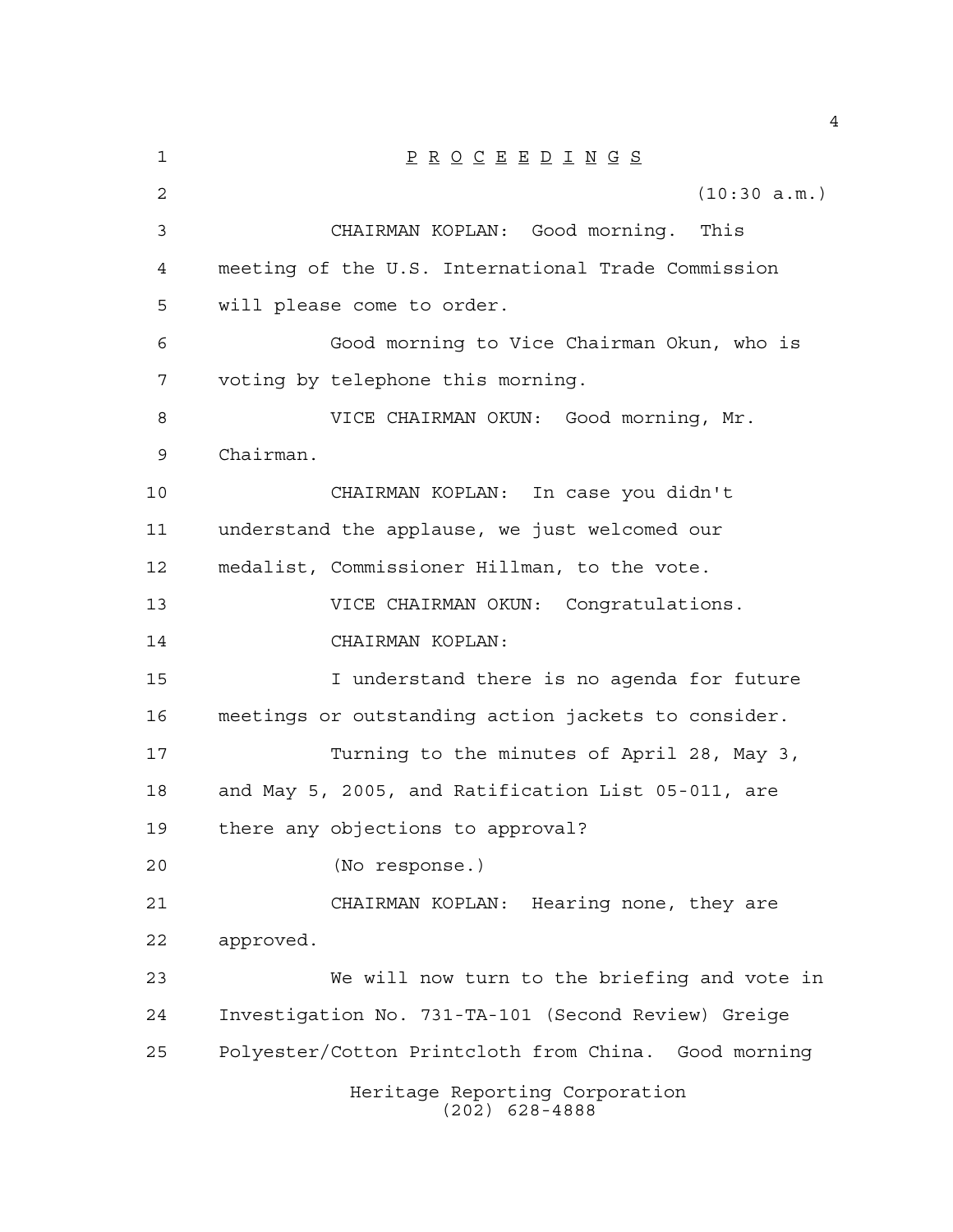Heritage Reporting Corporation (202) 628-4888 to Mr. Deyman and the staff who participated in this investigation. Are there any questions for the staff? (No response.) CHAIRMAN KOPLAN: Are there any additions or corrections to the staff report? MR. DEYMAN: I'm George Deyman, Office of Investigations. Mr. Chairman, in this investigation, there are no memoranda containing revisions to the staff report. CHAIRMAN KOPLAN: Are there any objections to approval of the staff report? (No response.) CHAIRMAN KOPLAN: Hearing none, it is approved. Madam Secretary, will you please call the roll? MS. ABBOTT: Commissioner Hillman? COMMISSIONER HILLMAN: I vote in the affirmative. MS. ABBOTT: Commissioner Pearson? COMMISSIONER PEARSON: I vote in the affirmative. MS. ABBOTT: Commissioner Miller is not participating. Commissioner Lane? COMMISSIONER LANE: I vote in the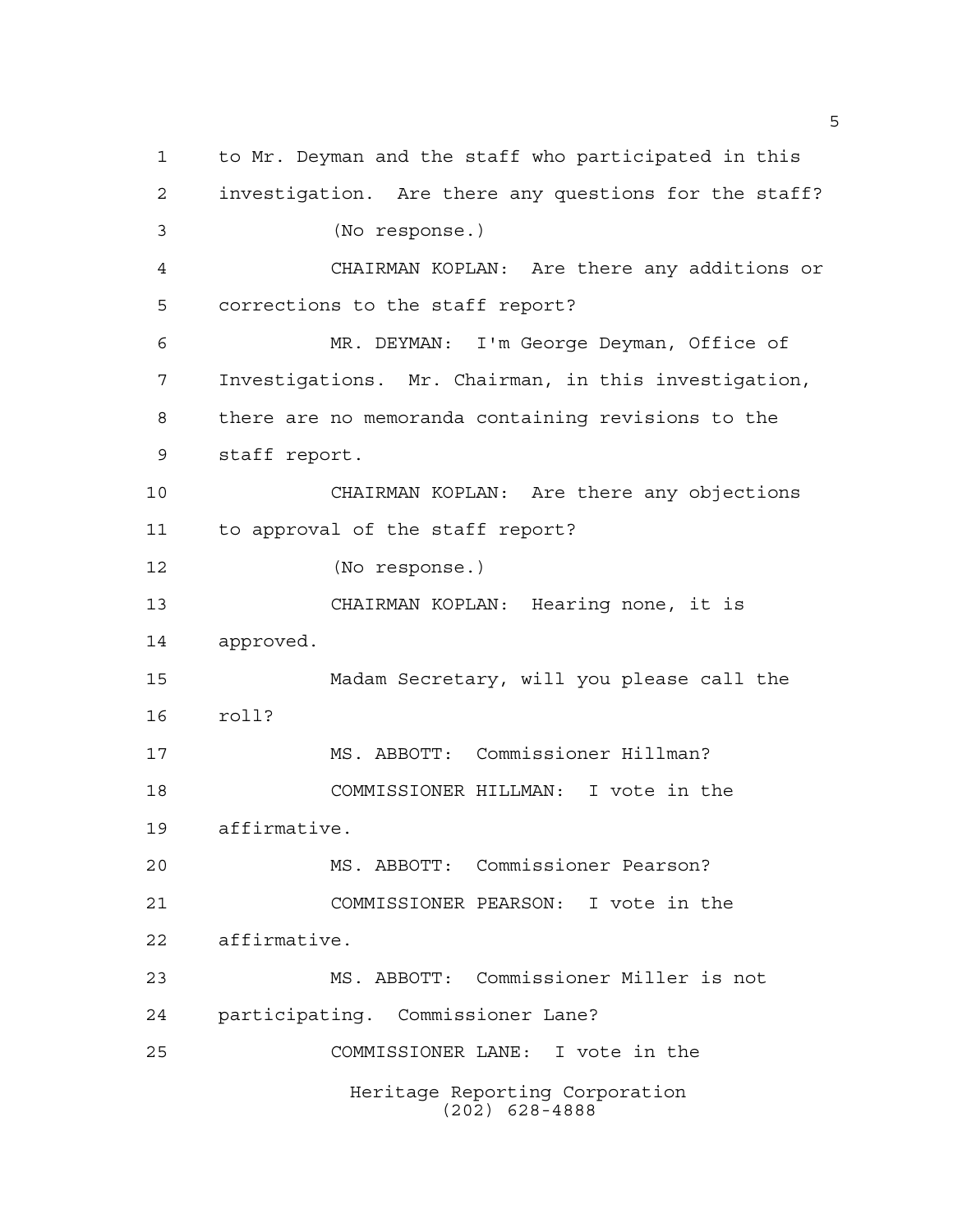affirmative.

Heritage Reporting Corporation MS. ABBOTT: Commissioner Koplan? CHAIRMAN KOPLAN: I vote in the affirmative. MS. ABBOTT: Commissioner Okun? VICE CHAIRMAN OKUN: I vote in the affirmative. MS. ABBOTT: Mr. Chairman, the Commission has reached an affirmative determination in this review. CHAIRMAN KOPLAN: Thank you, Madam Secretary. Further information regarding this determination will be in a press release. Commissioners' opinions are currently scheduled to be transmitted to the Department of Commerce on or before May 25, 2005. Thank you to the staff who assisted us in this investigation. I understand there is no other business to conduct, and with that, we will adjourn. (Whereupon, at 10:32 a.m., the Commission meeting was adjourned.)  $22 / /$  $23 / /$  $24 /$ //

(202) 628-4888